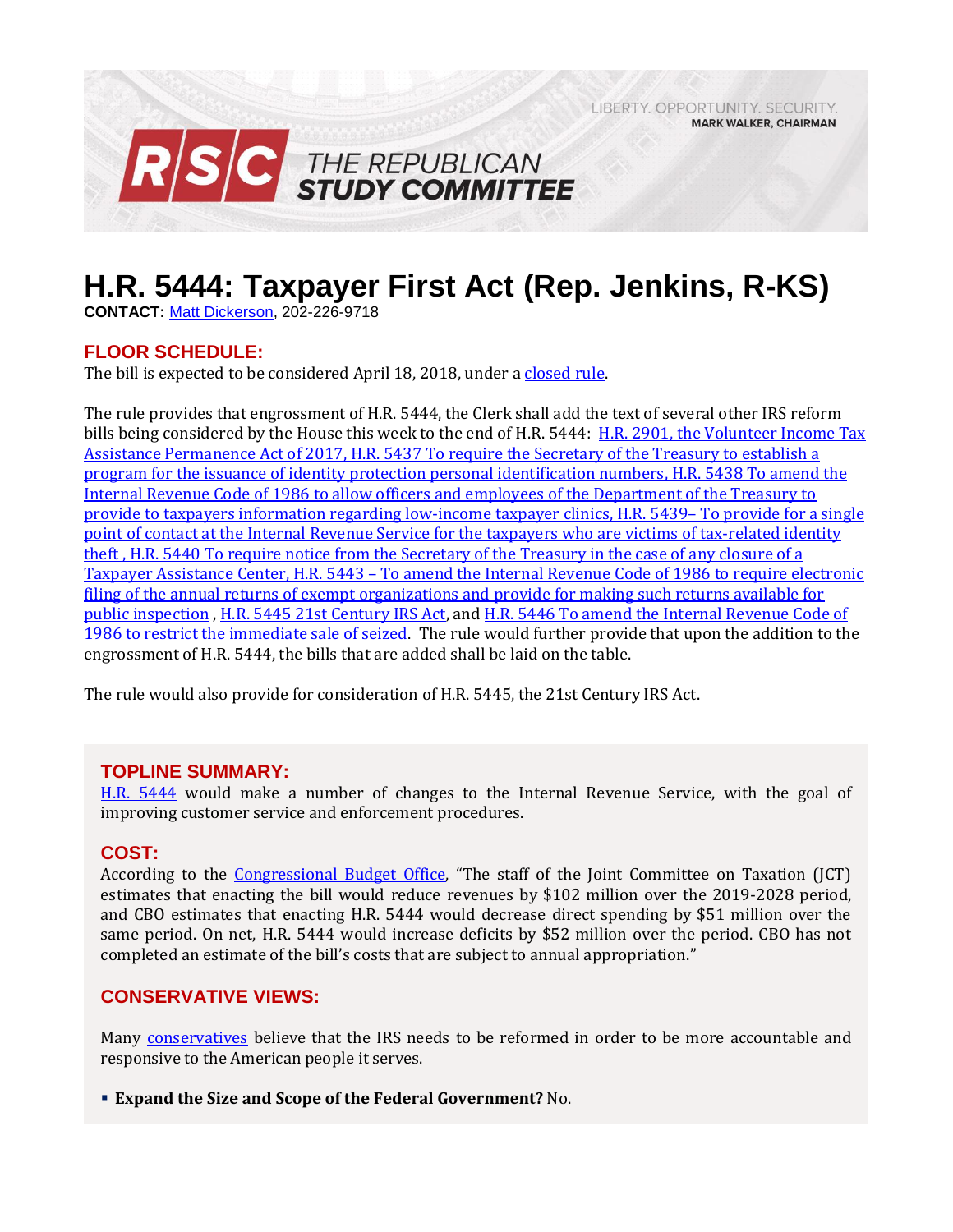- **Encroach into State or Local Authority?** No.
- **Delegate Any Legislative Authority to the Executive Branch?** The bill would require the Administrator of the IRS to submit a comprehensive redesign plan to Congress.
- **Contain Earmarks/Limited Tax Benefits/Limited Tariff Benefits?** No.

# **DETAILED SUMMARY AND ANALYSIS:**

**Independent Appeals Process**: The bill would establish a new Independent Office of Appeals. The Office would be charged with resolving tax controversies without litigation in a way that is fair and impartial, promotes a consistent application of voluntary compliance with tax laws, and enhances public confidence in the IRS. The Chief of Appeals would be appointed by the IRS Administrator.

The bill would require that taxpayers with adjusted gross income below \$400,000 or entities with gross receipts below \$5 million and have a case referred to Independent Appeals have access to the nonprivileged portions of casefiles on record at least ten days prior to a scheduled conference.

**Comprehensive Customer Service Strategy**: The bill would require the IRS to develop a comprehensive customer strategy within one year.

**Free File**: The bill would require the IRS to continue to operate the Free File program for the lowest 70 percent of taxpayers as well as a basic online electronic fillable forms utility for all taxpayers.

**Offer in Compromise**: An offer in compromise is a settlement between the IRS and a taxpayer that allows the tax liability to be satisfied by paying less than the amount owed. The IRS charges a fee for processing an offer in compromise, which is waived for those below 250 percent of the poverty level. The bill would codify the regulations that established the fee exemption for those below 250 percent of the poverty level.

**Structuring**: The Bank Secrecy Act requires reporting on all cash transactions of \$10,000 or more. Attempting to evade the reporting requirement by engaging in multiple transactions is called structuring. The law allows the IRS to seize assets involved in structuring transactions.

The bill would limit the IRS's ability to seize assets related to structuring only if the assets were derived from an illegal source or the transactions were structured for the purpose of concealing other criminal laws. The bill would establish a post seizure hearing process to allow persons who have a property interest in seized assets to have the seizure reviewed by a court of competent jurisdiction.

**Exclusion of Interest Received Due to Wrongful Seizure**: Under current law, if the IRS wrongly seizes property and then pays interest to the victim, the interest counts as taxable income. The bill would exclude interest received in connection with property seized by the IRS related to allegations of structuring.

**Equitable Relief from Joint Liability**: The bill would provide uniform treatment of Tax Court review of claims for equitable relief from joint liability.

**Third Party Summons**: The bill would prohibit the Secretary of the Treasury from issuing a "John Doe summons" to attempt to discover the identity of a possibly non-compliant taxpayer unless the information sought is narrowly tailored to pertain to the potential failure of the person(s) to comply with a specific, identified provision of the tax code.

**Exemption from Private Tax Debt Collection**: As an offset to pay for the increased spending in the [Fixing](https://rsc-walker.house.gov/sites/republicanstudycommittee.house.gov/files/2015LB/RSC_Legislative_Bulletin_HR_22_FAST_Act_Highway_Conference_Report_December_3_2015.pdf)  America's [Surface Transportation \(FAST\) Act of 2015,](https://rsc-walker.house.gov/sites/republicanstudycommittee.house.gov/files/2015LB/RSC_Legislative_Bulletin_HR_22_FAST_Act_Highway_Conference_Report_December_3_2015.pdf) the IRS was required to use private debt collection agencies to help collect certain back taxes.

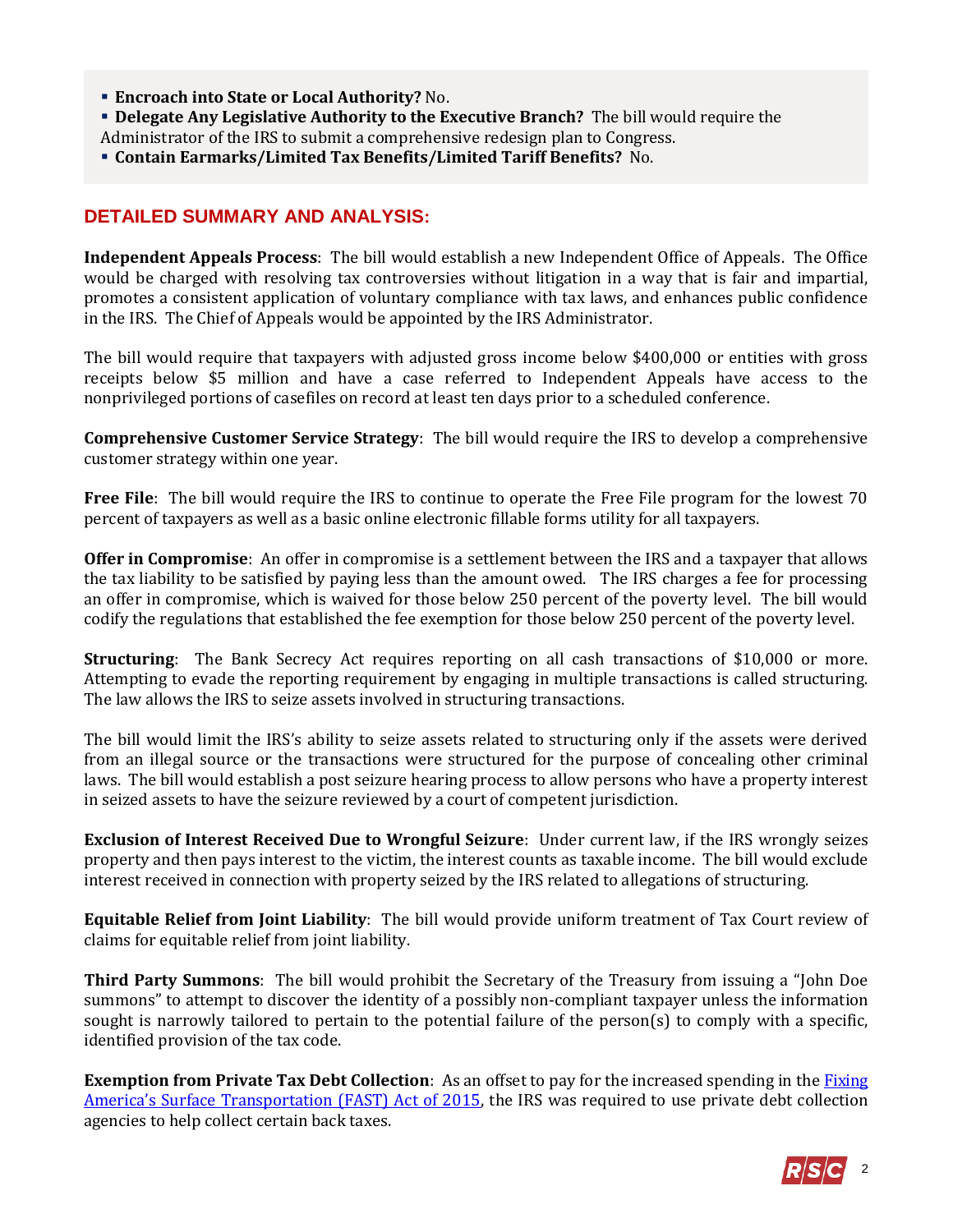The bill would exempt back taxes that are identified as being from an individual with adjusted gross income below 250 percent of the federal poverty line from being subject to private debt collection. The exemption would be applicable beginning 180 days after enactment and ending on December 31, 2019.

**Contact of Third Parties**: The bill would require that, prior to the IRS contacting third parties regarding the determination or collection of tax liability of a taxpayer, the IRS provide notice to the taxpayer that third parties may be contacted during a specified period for up to one year. The bill would require such notice to be provided at least 45 days prior to the specified period. The bill permits multiple notices to a taxpayer.

**Designated Summons:** According to the *Committee Report*, "A designated summons is an administrative summons that is issued to a large corporation (or person to whom the corporation has transferred the requested books and records) with respect to one or more taxable periods currently under examination in the coordinated industry case program and meets three conditions. First, it must be reviewed and approved by the Division Commissioner and Division Counsel of the relevant operating division or organization with jurisdiction over the return. Second, it must be issued at least 60 days before the expiration of the assessment limitations period (as extended). Finally, it must clearly state that it is a ''designated summons." No more than one designated summons may be issued with respect to a return under examination." Since 1995, only three designated summons have been issued.

The bill would require a designated summons to be preceded by a review and approved by the head of an IRS operating division and the division counsel which includes facts establishing that the IRS had made reasonable requests for information.

**Limitation of Access to Return Information to IRS Contractors**: The bill would prohibit access of confidential taxpayer information obtained by a summons to IRS contractors (such as outside attorneys retained by the IRS), except when the contractor requires such information for the sole purpose of providing expert evaluation and assistance to the IRS. The bill would further prohibit a non-IRS employee or officer from questioning a witness whose testimony was obtained by summons under oath.

**IRS Commissioner Title**: The bill would change the title of the Commissioner of the IRS to the Administrator of the IRS.

**National Taxpayer Advocate**: The bill would require the Administrator of the IRS to ensure compliance of a taxpayer Assistance Directive issued by the National Taxpayer Advocate within 90 days. The bill would also strike a provision in current law that allows the Secretary of the Treasury to determine the salary of the National Taxpayer Advocate, and would fix the salary at the same level as the highest rate of pay for the Senior Executive Service.

**IRS Oversight Board**: The bill would repeal he IRS Oversight Board. According to the [Committee Report,](https://rules.house.gov/sites/republicans.rules.house.gov/files/CRPT-115hrpt637pt1.pdf) "Although well intended, the Committee believes that the Board does not provide the IRS with meaningful guidance and direction as the Board was intended to do upon its creation."

**IRS Organization**: The bill would require the Administrator of the IRS to submit a redesign plan to Congress by September 30, 2020. The bill establishes priorities for the redesign plan, including that the plan shall: (1) ensure the successful implementation of the priorities specified by Congress in this bill; (2) prioritize taxpayer services to ensure that all taxpayers easily and readily receive the assistance they need; (3) streamline the structure of the agency including minimizing the duplication of services and responsibilities; (4) best position the IRS to combat cybersecurity and other threats to the IRS; and (5) address whether the Criminal Division of the IRS should report directly to the Administrator.